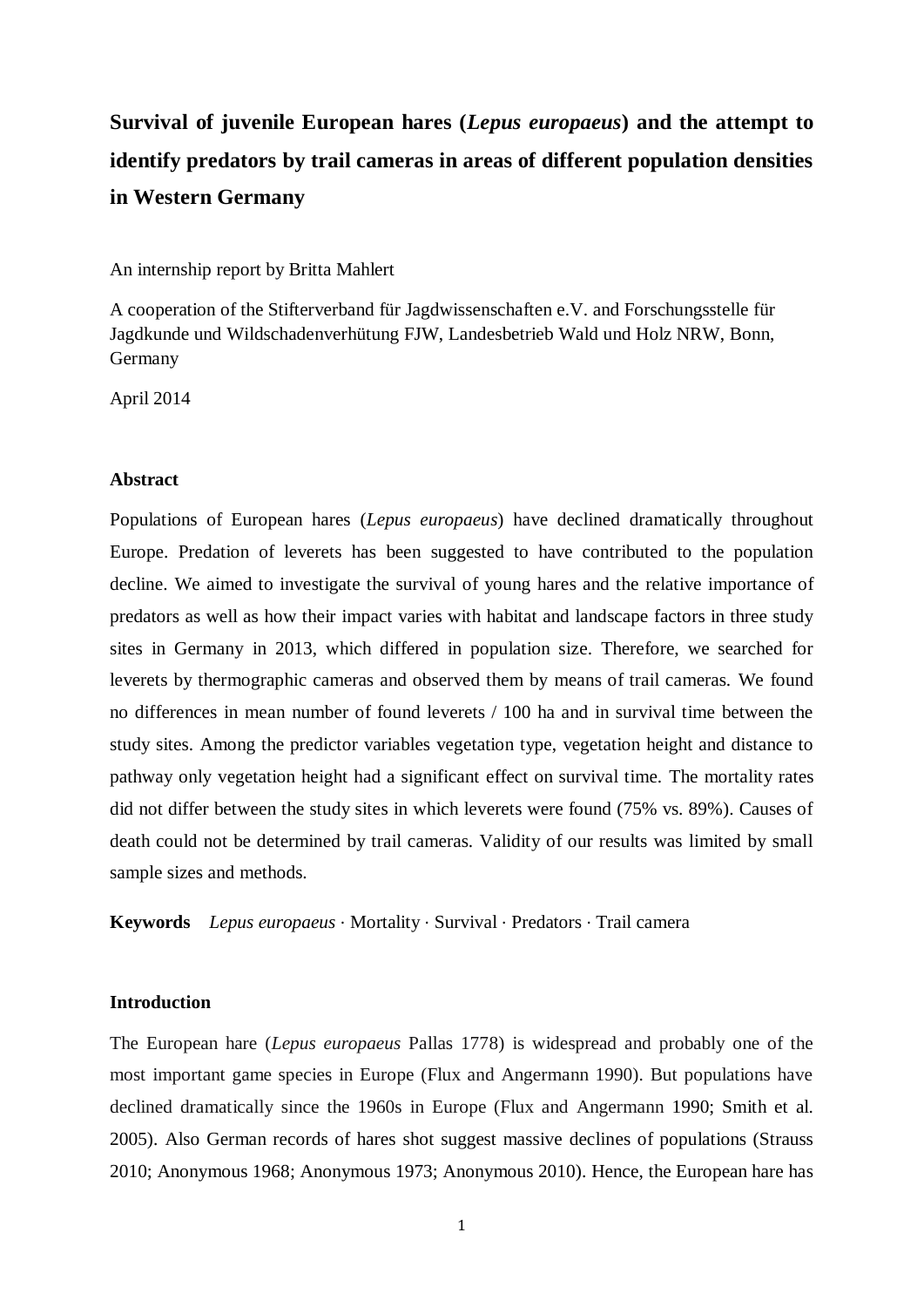been classified as "threatened" on the Red List of Threatened Species in Germany (Haupt et al. 2009).

In general a reduction in population size can be due to a decreased natality or an increased mortality rate (Hackländer 2010). The European hare is still a symbol for high fertility (Hackländer et al. 2001) because it has normally three to five litters a year and the annual production of young per female amounts in most populations around 8-10 (Flux and Angermann 1990; Zörner 1996). Furthermore it has been shown that fecundity and fertility is not reduced in low-density areas (Hackländer et al. 2001). This focus on the factors, that may increase the mortality as reason for population declines. Especially the mortality of young hares is of high relevance for the population dynamics and varies mainly between 65-95% (Hackländer 2010; Voigt 2010; Zörner 1996). Leverets are precocial, the mother visits them only once or twice a day for nursing, the rest of the day they mainly remain motionless (Flux and Angermann 1990). This slight extent of maternal care could make the young vulnerable in some aspects. It is well known that diseases and climatic factors can have negative effects on juvenile hares in the early stages of their life due to high energetic costs of thermoregulation in cases of rainfall and low temperatures in spring (Hackländer et al. 2002a; Smith et al. 2005; Spittler 1976; Van Wieren et al. 2006). Further the intensification of agriculture can negatively affect population sizes (Smith et al. 2005; Zörner 1996). This can be due to (1) a reduction of habitat diversity and its effects on varied diet, milk quality of females and structures that provide shelter as well as (2) an increased mechanization and agro-chemical use (Hackländer et al. 2002b; Smith et al. 2005). Beside the factors of diseases, climate and agricultural intensification, predation has been suggested to contributed to the population decline (Hackländer 2010; Hoffmann 2003; Spittler 1972; Smith et al. 2005; Voigt 2009). The identity of predators and their relative importance must be known for an effective management and is of particular interest for hunters. However, despite the acknowledged importance of predation only few studies have investigated the factors that influence the effect of predation or determined the relative importance of predator species (Lang 2010). Furthermore, these studies mainly based on the analysis of stomach or fecal contents, thus their validity for the predation influence of species, which feed on carrion or which show kleptoparasitism remained uncertain (Voigt 2009; Zörner 1996).

In this study we aimed (1) to investigate the relative importance of predator species and how their influence varies with habitat and landscape factors in three hunting grounds in North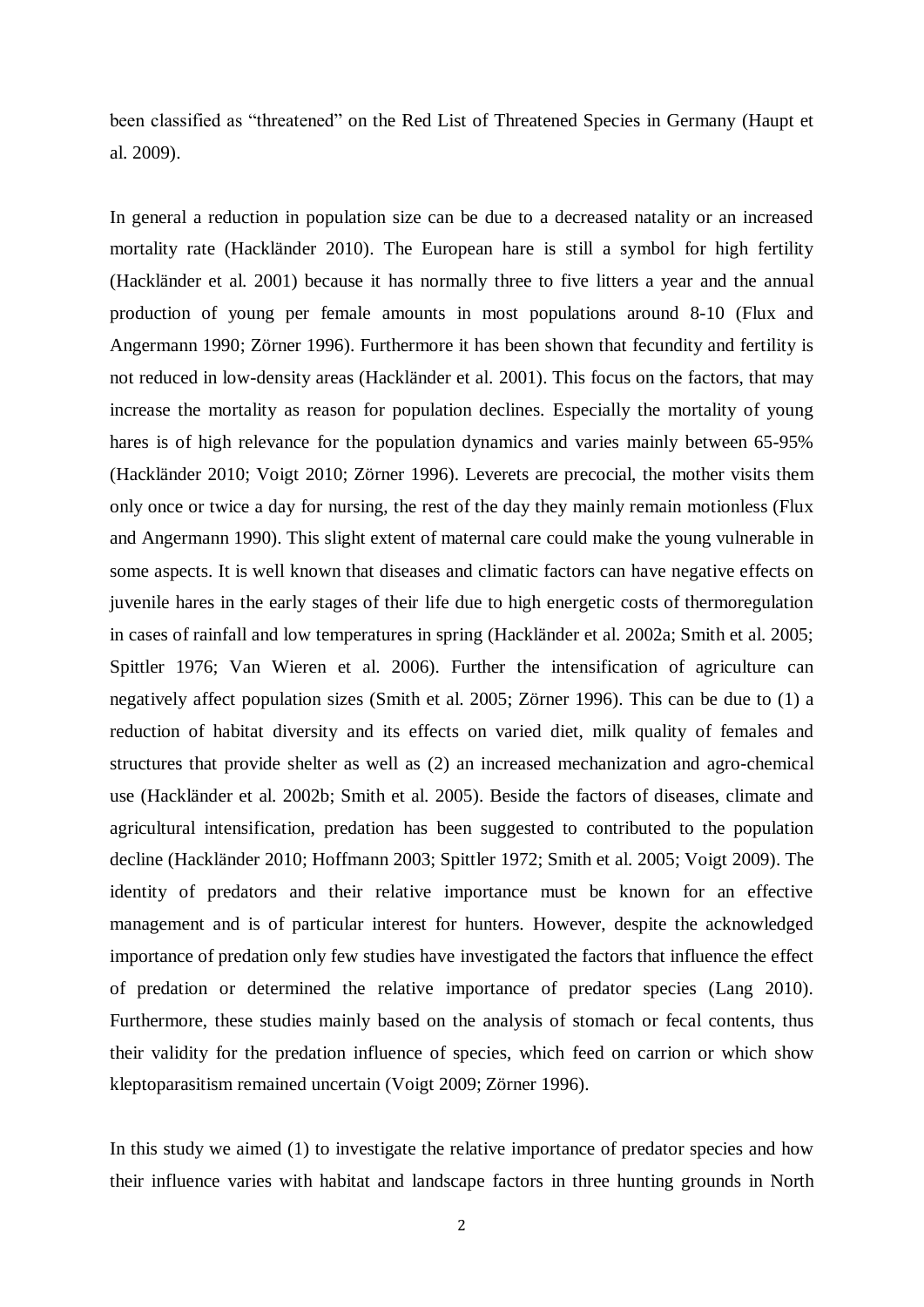Rhine-Westphalia, Germany, which differed in population size. In this context we wanted to test the hypothesis of local hunters that corvids and raptors are important predators of young hares, as they were often observed in these areas. This hypothesis is supported by the facts that leverets have almost no inherent smell and the vegetation cover is low at time of the first litters in the year. Thus we suggest that their detection by optic-oriented predators such as birds is facilitated compared to olfactory-oriented mammalian predators. We wanted to test if trail cameras have potential for this purpose since they have already been used in many studies to identify nest predators of birds (Cutler and Swann 1999). In addition the applicability is supported by the fact that it has been shown that leverets move in most cases less than 30 m in their first weeks of life (Voigt 2010).

Further (2) we want to investigate the abundance, frequency of survival and survival time of leverets of the first litters in the year. We hypothesised that abundance, frequency of survival and survival time of leverets is lower in low-density areas. In this context we were interested in the effect of habitat factors, such as vegetation type surrounding the whereabouts of leverets, vegetation height and distance to pathway on the survival time. We assumed that vegetation height and distance to pathway have positive effects on survival time because they provide shelter in terms of cover and distance to human activities (including domestic dogs as potential predator).

# **Materials and methods**

#### *Study sites*

The study was conducted in the period from 25 March to 19 April 2013. This is the time of the first and second litter of European hare within one year. The surveys took place in three hunting grounds in North Rhine-Westphalia in Western Germany: Monheim, Heimerzheim-Vershoven and Hastenrath. These hunting grounds differed markedly in population size (Fig. 1), that was early estimated by spotlight counts. The agricultural use of the study sites Monheim and Heimerzheim-Vershoven was acquired by mapping in the field during the study period and the area proportions were calculated by Quantum GIS software (Version 1.7.4). For the district Hastenrath already existing data of the former year (2012) were resorted regarding the agricultural use.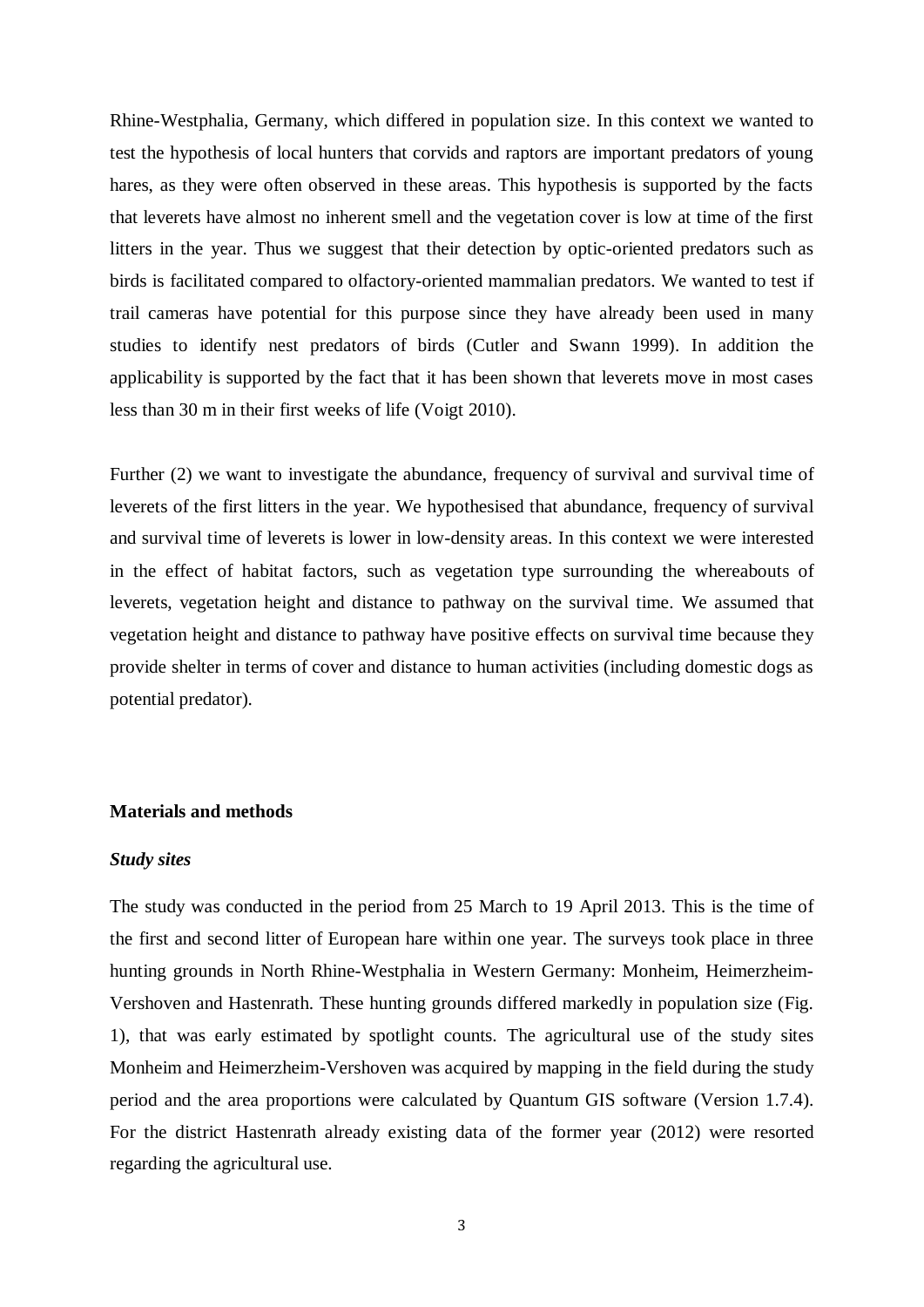#### Monheim

The 330 ha large study site Monheim [\(51°](http://tools.wmflabs.org/geohack/geohack.php?pagename=Monheim_am_Rhein&language=de¶ms=51.091666666667_N_6.8927777777778_E_region:DE-NW_type:city(40205)) 6′ N, 6° 54′ E, elevation 40m above sea level) is characterized by its particular location between the city Monheim and the Rhine as a natural border. That implies a kind of habitat isolation and a flooding of a large part of the landscape at irregular intervals. This particular location makes the hunting ground also attractive for recreational activities. The landscape was composed of approximately 33% grassland, 23% woody plants (riparian forest and hedges) and arable land in form of 31% cereals (12% wheat *Triticum aestivum* , 10% barley *Hordeum vulgare* and 9% rye *Secale cereale*), 9% rape cultivation (*Brassica napus*), 1% fallow land and a disused quarry pond. The vegetation height was in average about 10 cm for cereals, from 15 to 40 cm for fallow land vegetation and from 10 to 25 cm for grassland. The mowing took place once a year in July. The mean field size was approximately 8 ha (Min 1.2 ha, Max 27.4 ha). The spring population density of hares estimated by spotlight counts was on average 105 hares  $/ 100$  ha for the years 2010 to 2012. The population size was stable in the last 3 years.

#### Heimerzheim-Vershoven

The 237 ha large hunting ground Heimerzheim-Vershoven (50°43'N, 6°54'E, elevation 130 m above sea level) is characterized by an intensively agricultural use and few woody plants. The agricultural use was composed of approximately 45% cereals cultivation (35% wheat *Triticum aestivum* and 10% barley *Hordeum vulgare*), 40% new ploughed field, 4% spinach (*Spinacia oleracea*), 3% turf, 5% grassland and 3% fallow land. The height of the vegetation varied during the study period from 5 to 10 cm for cereals, from 10 to 20 cm for spinach and around 10 cm for grass. The average field size was approximately 3.3 ha (Min 0.2 ha, Max 39 ha). The spring population density that was estimated yearly by spotlight counts was on average about 61 hares / 100 ha for the years 2010 to 2012. The population size was stable in the last 3 years.

#### Hastenrath

The area Hastenrath (51° 0′ [N, 5°](http://tools.wmflabs.org/geohack/geohack.php?pagename=Hastenrath_(Gangelt)&language=de¶ms=51.005277777778_N_5.9702777777778_E_dim:10000_region:DE-NW_type:city(516)) 58′ E, elevation 70m above sea level, total size 355 ha) is dominated by intensively used arable land. Main crops are wheat (*Triticum aestivum*, 35% of the study site), barley (*Hordeum vulgare,* 3%), sugar beet (*Beta* vulgaris, 23%), strawberrys (*Fragaria ananassa*, 6%), maize (*Zea mays*) and chicory (*Cichorium intybus*) respectively 5% of the study area. Grassland represents approximately 15% of the area, fallow land is rare. In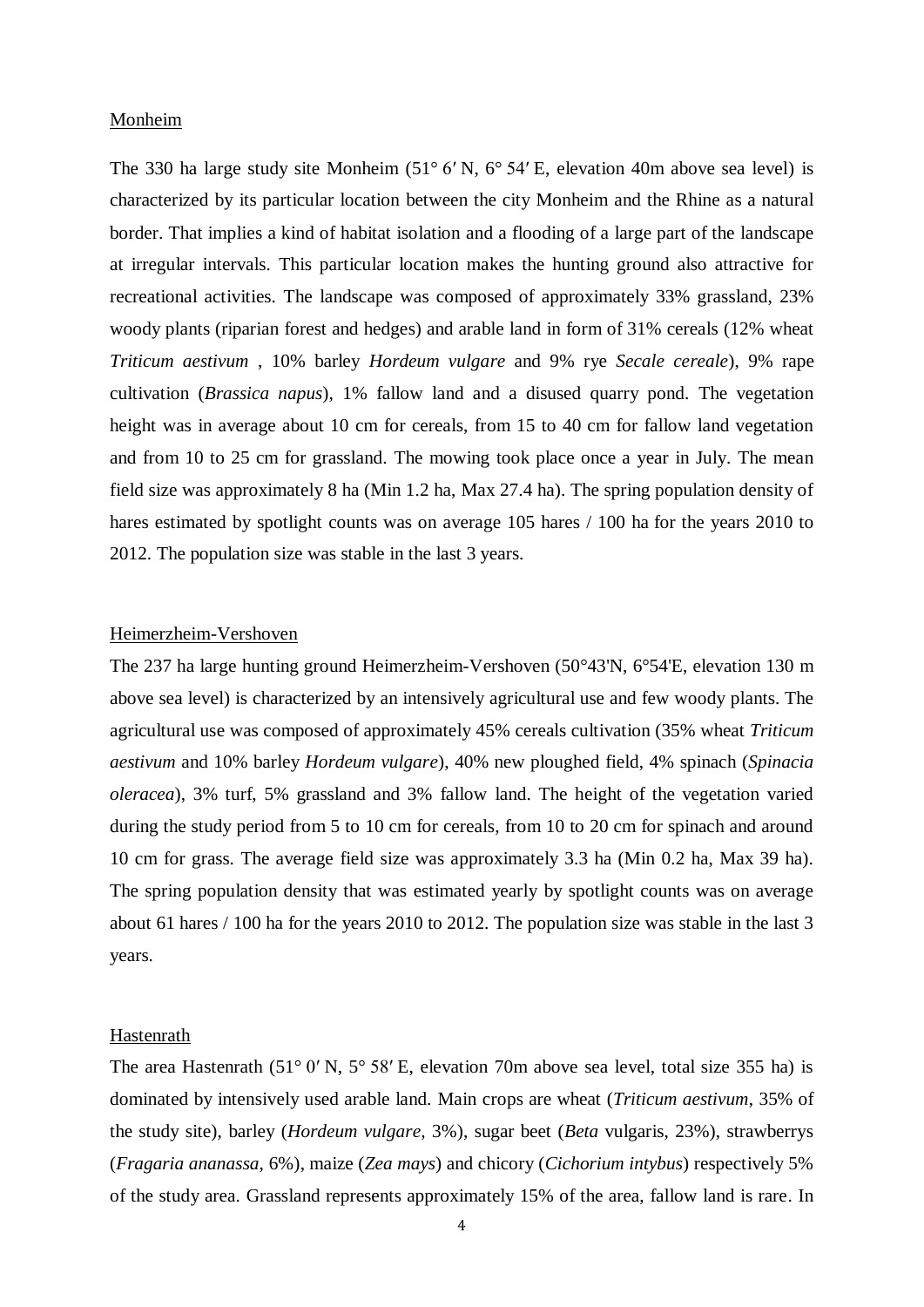addition a tree nursery is located in the study area. The field size was on average approximately 4.8 ha (Min 0.57 ha, Max 20.8 ha). The spring density of hares estimated by spotlight counts was on average 58 hares / 100 ha for the years 2010 to 2012. The population size decreased in the last years.



**Fig. 1** Boxplots of spring hare densities for different study sites of the years 2010- 2012 estimated by spotlight counts

#### *Abundance, survival frequency and survival time of leverets*

We searched for juvenile hares by means of a thermo-graphic video camera (FLIR T335, FLIR, USA) with a 15° infrared lens. Because warming of soil and vegetation hampered the detection of leverets the searches only took place during the night and started at earliest one hour after sunset. The areas were searched out of a car during drive in walking speed. Mainly the existing road network was used, only in exceptional cases we cut across country. The driven routes were noticed on a map. Suspicious objects were observed and if possible identified by binoculars (8x56, Zeiss, Germany or 8x56 Habicht, Swarovski, Austria) in spotlight. We took pictures of each leveret and measured the body length in the given position of the hares by putting a measuring tape next to them without touching the hare. In addition we estimated the age based on the body length and notice the location on a map. Also the distance between the where about of the leveret and the nearest pathway (in meters), the vegetation height (in cm) as well as the vegetation type surrounding the locality of leverets (e.g. fallow land, woody plants, cereals, spinach, new ploughed field or grassland) were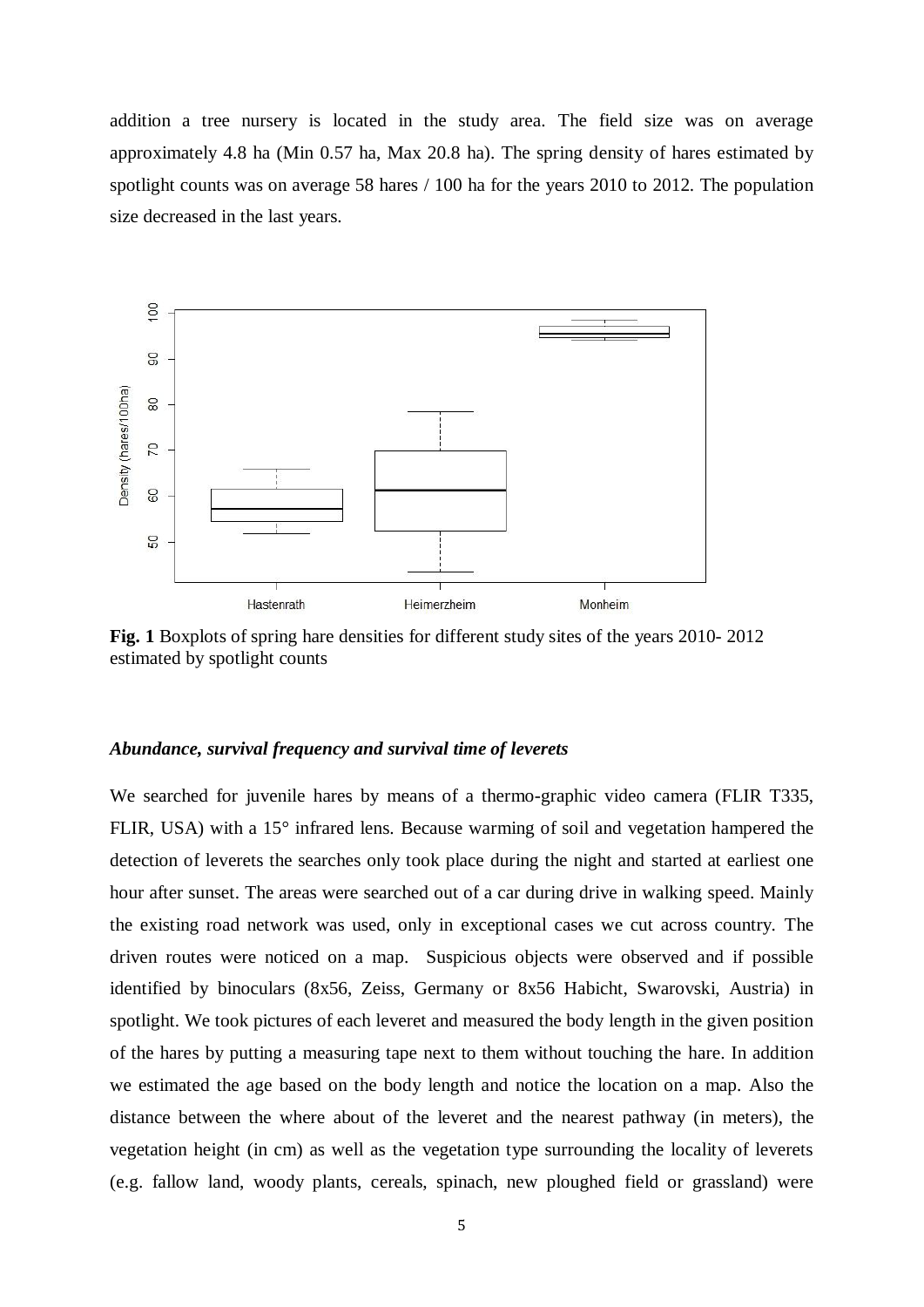recorded. The searched area was calculated as product of the driving route in meters and the detection range in meters. We assumed a detection range of 130 m in cases of unobstructed view since this was the maximum distance of a detected leveret during our test phase. In cases of limited view (e.g. due to hedges) the detection range was correspondingly reduced. In most cases we tried to rediscover the already found leverets within 48 hours by thermal camera. If a leveret was not found within a radius of approximately 130 m around its former position by thermo graphic camera we assumed its dead. We calculated the survival time of each leveret in days as sum of the estimated age (at the time of first finding) and the period from the date of first finding until the assumed dead and in case of survival until the end of the study period, respectively. Subsequently we calculated the means for the hunting grounds. Furthermore we calculated the frequencies of survived and as dead assumed leverets for each hunting ground.

#### *Monitoring of leverets by trail cameras*

The surveillance of the leverets was carried out by use of trail cameras (Spypoint IR-7, GG Telecom, Canada), equipped with infrared spotlights. The cameras were placed on a metal stick at a height of approximately 0.8 m and a distance of 8 m from the leveret. The motion triggered system recorded 90 seconds lasting videos with a delay time of one minute between two consecutive videos. We chose a high image quality (640 x 480 pixels) for the videos. Six 1.5-volt-AA batteries were used to power the camera systems. The videos were stored on 4 GB SD memory cards. The leverets were revisited once a day to check their location, to reset the camera position and to replace the SD memory cards. We analysed the collected videos regarding the trigger causes, detect ability of the leveret (yes/no) and presence of predators, whereas if possible the species were determined.

# *Statistical analysis*

All statistical analyses were conducted in RStudio (Version 0.97.551, R Development Core Team, 2013). Normality of data was visualized graphically and determined statistically through Shapiro-Wilk tests. Homogeneity of variances was tested by Levene tests. We compared the mean number of found leverets per hundred hectares between the study sites by means of a Kruskal-Wallis test, because data were not normally distributed. To compare the frequency of as dead assumed and survived leverets within the hunting grounds exact binominal tests were used. An exact Fisher test was used to compare the frequency of as dead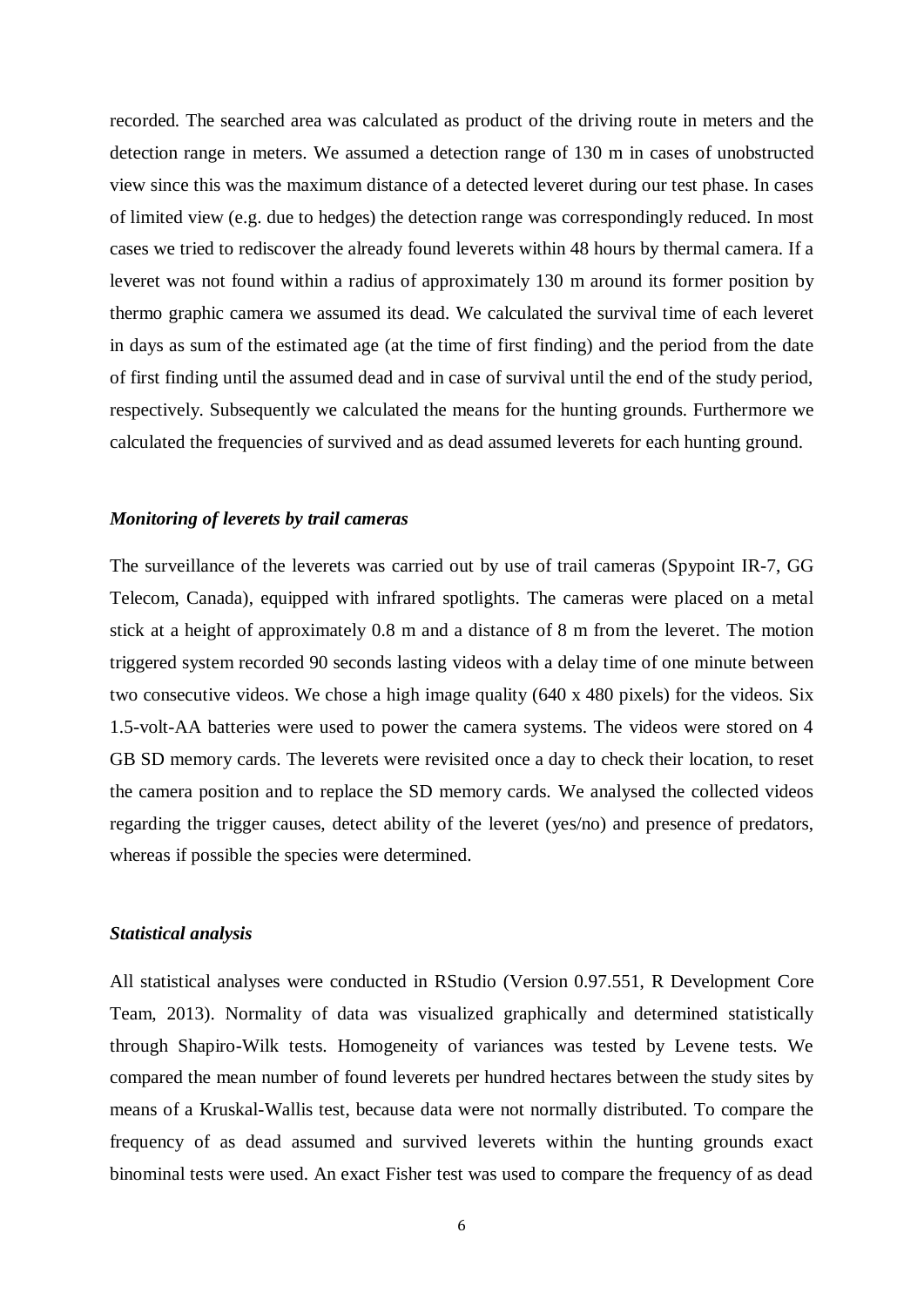assumed and survived leverets between the hunting grounds. In cases of uncertain survival status data were excluded. The variable survival time was skewed to the right. Therefore, this variable was log transformed, which resulted in normal distribution (Shapiro-Wilk test, P > 0.05). To compare the mean survival time between the study sites Heimerzheim and Monheim a two sample t-test was used. An Analysis of Variance (ANOVA Type I) was used to test effects of hunting ground, vegetation height, distance to pathway and vegetation type on survival time. Data are presented as medians and  $P < 0.05$  was considered significant.

#### **Results**

#### *Abundance, survival frequency and survival time of leverets*

We searched an area of 1113 ha, 1359 ha and 960 ha in total in the hunting grounds Monheim, Heimerzheim-Vershoven and Hastenrath, respectively. In the study site Monheim we found 18 leverets during 8 searches (Table 1). About 89% (16 of 18) of the found leverets were assumed as dead during the study period, this frequency was significant ( $P < 0.01$ ). In Heimerzheim five searches were conducted and we found six leverets. Three of six were assumed as dead during the study period. Two further cases remained uncertain because we searched for the leverets without the thermal camera and they could not be found around their former position. Thus these two cases were excluded in the analysis of survival time and frequency. Only one leveret (25%) survived definitely until the end of the study period in Heimerzheim, this frequency was not significant ( $P = 0.63$ ). In the hunting ground Hastenrath 3 searches were conducted and no leverets were found. We found no differences in medians of found leverets per hundred hectare between the study sites Monheim, Heimerzheim and Hastenrath (Medians: 1.36 vs. 0.37 vs. 0.00 leverets/100 ha respectively, Chi-squared  $= 4.05$ ,  $df = 2$ ,  $P = 0.13$ , Fig. 2). Further the frequency of as dead assumed leverets did not differ significantly between the two hunting grounds Monheim and Heimerzheim (89% vs. 75%, P  $= 0.47$ ). Moreover, the mean survival time did not differ significantly between the hunting grounds Monheim and Heimerzheim (Medians: 8.5 days vs. 6.5 days, respectively;  $t = -1.78$ ,  $df = 6.01$ ,  $P = 0.13$ , Fig. 3). In addition the ANOVA (Adjusted R-squared = 0.25) revealed no significant effect of hunting ground on survival time (df = 1,  $F = 2.59$ ,  $P = 0.13$ ). Also the predictor variables vegetation type (df = 4, F = 1.09, P = 0.40) and distance to pathway (df = 1,  $F = 1.95$ ,  $P = 0.18$ ) had no significant effects on survival time. Only the vegetation height had a significant positive effect on survival time (df = 1,  $F = 5.07$ ,  $P < 0.05$ ).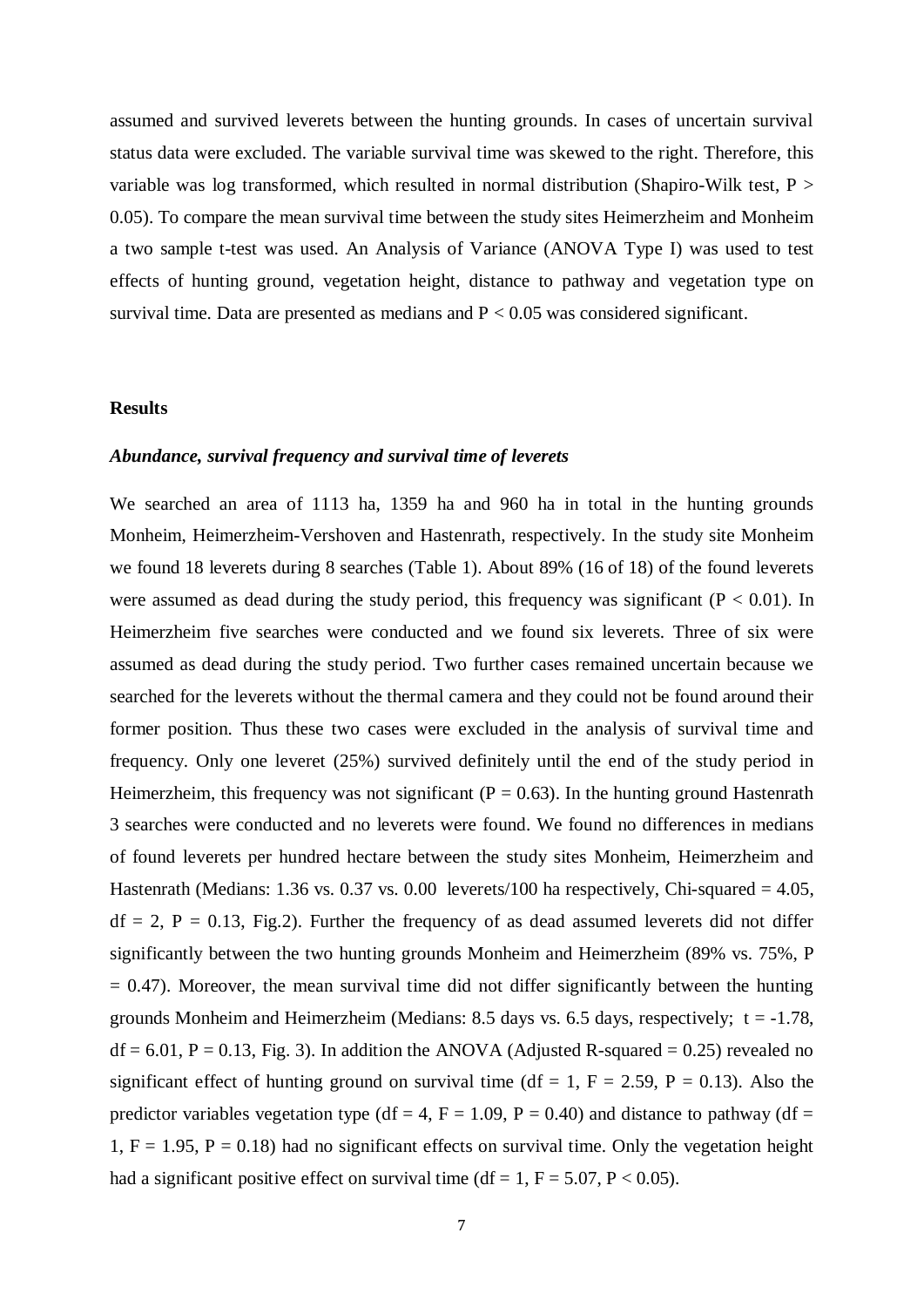

**Fig. 2** Boxplots of found leverets per hundred hectares by thermographic search for different study sites

**Fig. 3** Survival time of found leverets for the study sites Monheim (n=18) and Heimerzheim (n=4)

**Table 1** Number of found, as dead assumed and survived leverets as well as cases of uncertain survival status and median of survival time (days) and median of found leverets per 100 hectare are shown for the three hunting grounds.

|                                    | Monheim        | Heimerzheim | Hastenrath |
|------------------------------------|----------------|-------------|------------|
| No. found leverets                 | 18             | 6           | 0          |
| No. as dead assumed leverets       | 16             | 3           |            |
| No. survived leverets              | $\overline{2}$ | 1           |            |
| Cases of uncertain status          | 0              | 2           |            |
| Median of survival time            | 8.5            | 6.5         |            |
| Median of found<br>leverets/100 ha | 1.4            | 0.4         | 0.0        |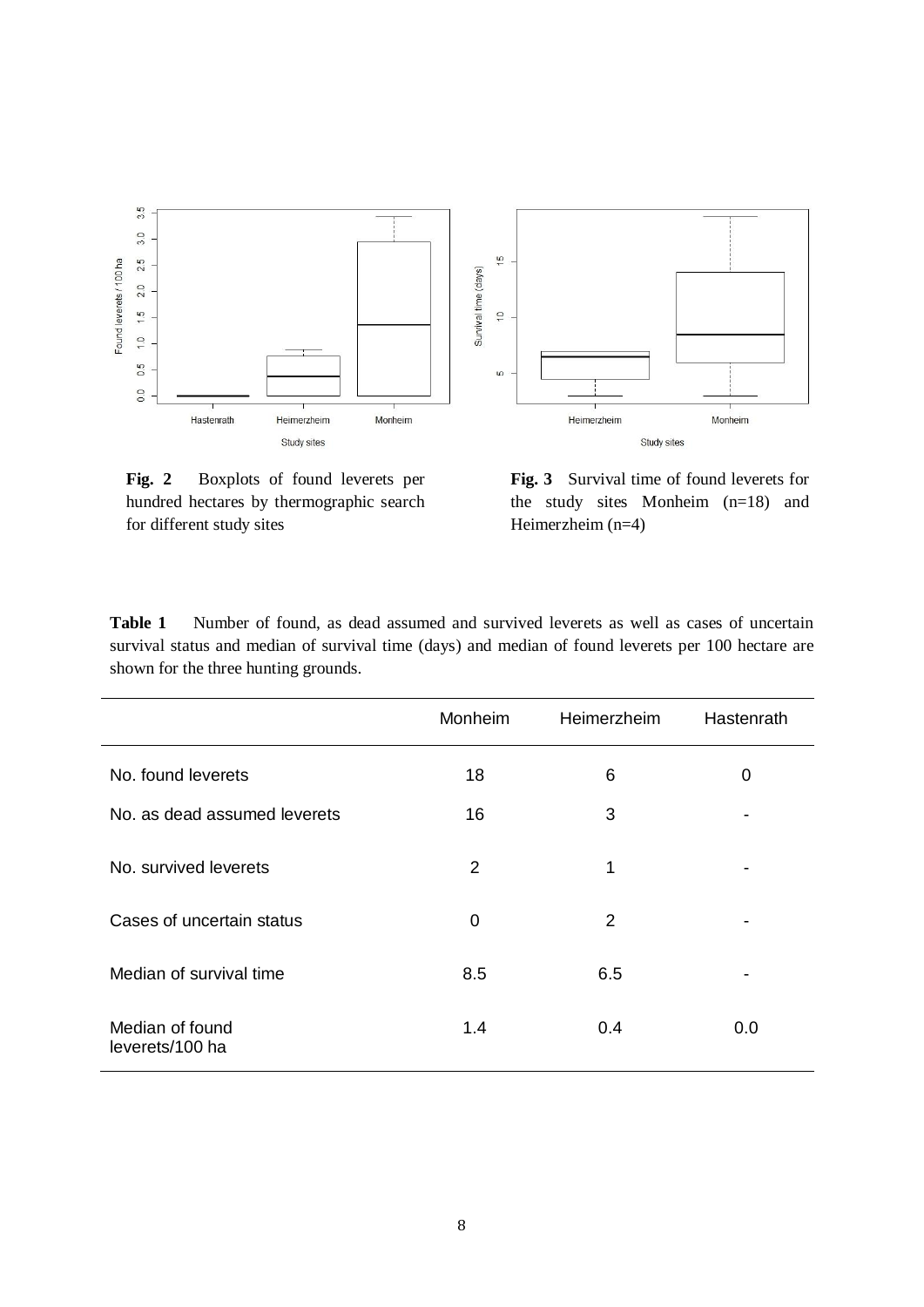#### *Monitoring of leverets by trail cameras*

We monitored three leverets in the hunting ground Heimerzheim and two in Monheim. In total 703 videos were recorded. Most of the recordings were triggered by adult hares, human activities (e.g. recreational as well as agricultural vehicles) and unknown effects (Table 2, Figure 4 and 5 in the Appendix). The cameras recorded no discrete predation event or other cause of death. One of the observed leverets in Heimerzheim survived until the end of the study period. The survival status of the two other observed leverets in this study site remained uncertain like described above. The observation of one of these leverets was not possible because the leveret moved too much and left the camera field of view. The two observed leverets in the study site Monheim were assumed as dead, whereas the trail cameras did not record their causes of death. Only four videos recorded potential predators in Monheim: in two independent cases domestic dogs (*Canis familiaris*) were seen and two consecutive videos recorded a beech marten (*Martes foina*). The beech marten could be excluded as cause of death because we assume the leverets dead already two days before. Also one dog could be excluded as possible predator because the leveret was still alive after recording this event. The other dog could not be excluded as possible predator as well as other animals, which could not be identified in the videos. Also a death caused by a horse hoof could not be excluded since equestrians rode close to the leverets assumed locality. Thus the de facto causes of death of all observed and as dead assumed leverets remain uncertain.

| Trigger category                | Monheim    | Heimerzheim |  |
|---------------------------------|------------|-------------|--|
| <b>Adult Hare</b>               | 85 (50.3%) | 35 (6.6%)   |  |
| Unknown                         | 39 (23.0%) | 408 (76.4%) |  |
| Human                           | 29 (17.2%) | 84 (15.7%)  |  |
| Unidentifiable animal           | 8(4.7%)    | 4(0.7%)     |  |
| Leveret                         | $4(2.4\%)$ | $3(0.6\%)$  |  |
| Domestic dog (Canis familiaris) | 2(1.2%)    | $0(0.0\%)$  |  |
| Beech marten (Martes foina)     | $2(1.2\%)$ | $0(0.0\%)$  |  |
| Total                           | 169 (100%) | 534 (100%)  |  |

**Table 2** Total numbers of video triggers classified by categories for the study sites Monheim and Heimerzheim. The relative frequencies of trigger categories are given in the parentheses.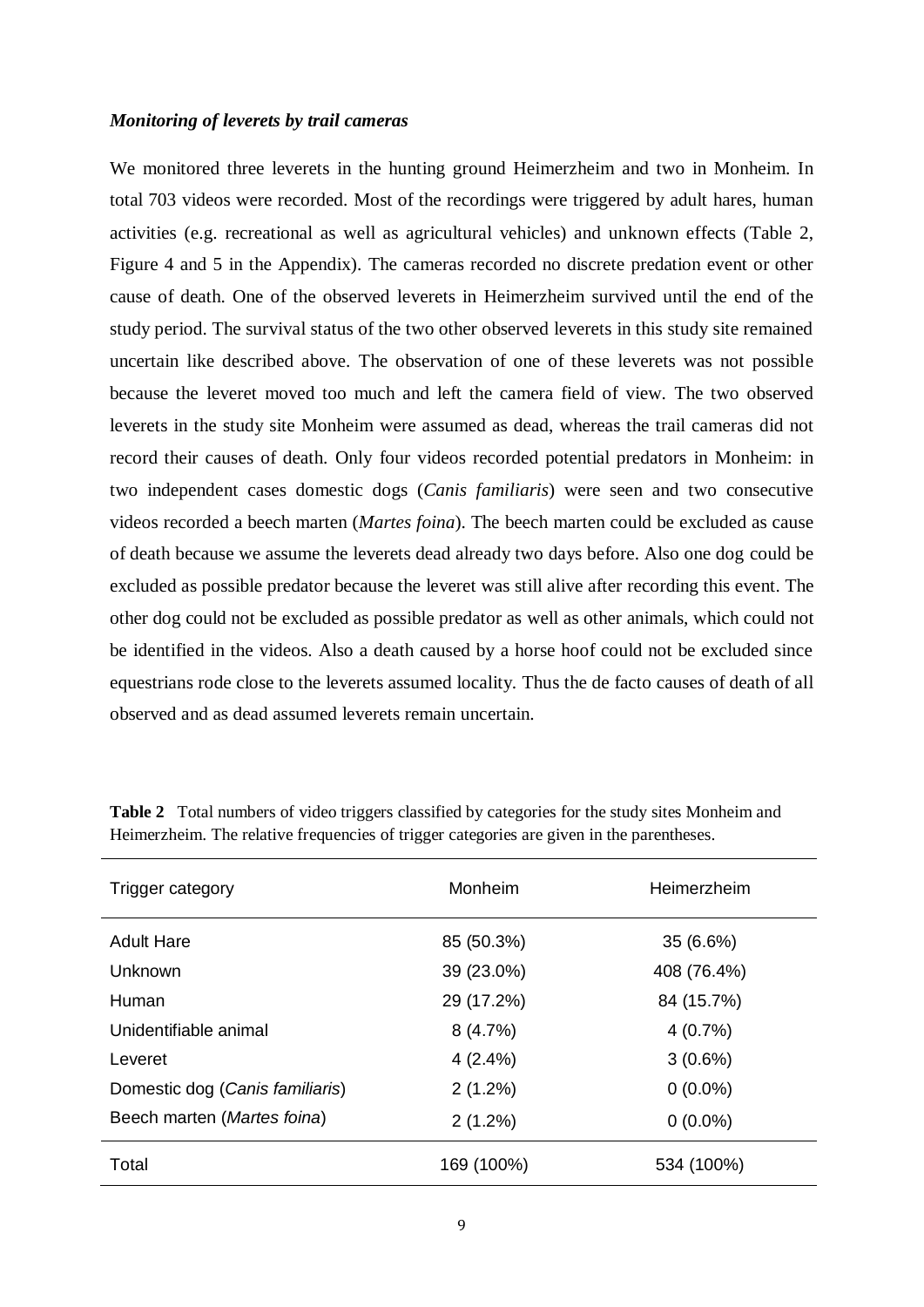#### **Discussion**

The application of trail cameras was not suitable for the purpose to monitor juvenile hares and to identify the relative importance of their predators. Also Cutler and Swann (1990) referred to limitations of data collection with remote photography equipment. In our study the causes of unsuitability was due to a combination of camera features on the one hand and the behaviour and characteristic of the leverets on the other hand. Because of the leverets movement we chose a camera distance of approximately eight meters to the leveret to observe an appropriate surrounding area. The small body size and the camouflage fur colour of the leverets rendered the detection of the leverets on the video recordings impossible in this distance, especially during day time. This could be one reason for the high number of unknown triggers because the leveret could leave the field of view without our awareness. Furthermore the detection by night was aggravated by the low image quality (brightness of image) of the videos that reduced the field of view enormously. Thus the field of view was too small compared to the movement behaviour of the leverets. Both, day and night recordings did not allow a gapless observation of leverets activities. This is indicated by the high number of unknown triggers as well as by the low number of videos triggered by the leverets itself. Furthermore we assume that the trigger velocity was too low to record fast predator species like raptors. This was indicated by the fact, that recreationist (walking in normal walking speed) and adult hares were recorded at the first time when located in the field of views centre. In addition the weather impaired the image quality, especially due to fog in the early morning hours and contributed to the high number of unknown triggers. Further we assume wind caused a great number of videos with unknown trigger, especially in the study site Heimerzheim. The high number of human triggered videos in Heimerzheim could be explained by the locality of a camera closed to a farm. In this case the driveway to the farm was directly in the camera viewing direction. Thus numerous videos were triggered by agricultural vehicles that drove to the farm and back. Recreationists were rarely recorded compared to the study site Monheim. Videos that recorded unidentifiable animal species were in most cases assumed to be triggered by adult hares but this could not be confirmed with certainty. Taken together, this method caused huge effort, did not come up with our expectations and provided no evaluable results regarding our study purpose and hypothesis.

The abundance of found leverets per hundred hectares did not differ between the study sites which differ in population size. This result is contrary to our assumption. One reason could be that the likelihood of leveret detection was not the same for all study sites. It is well known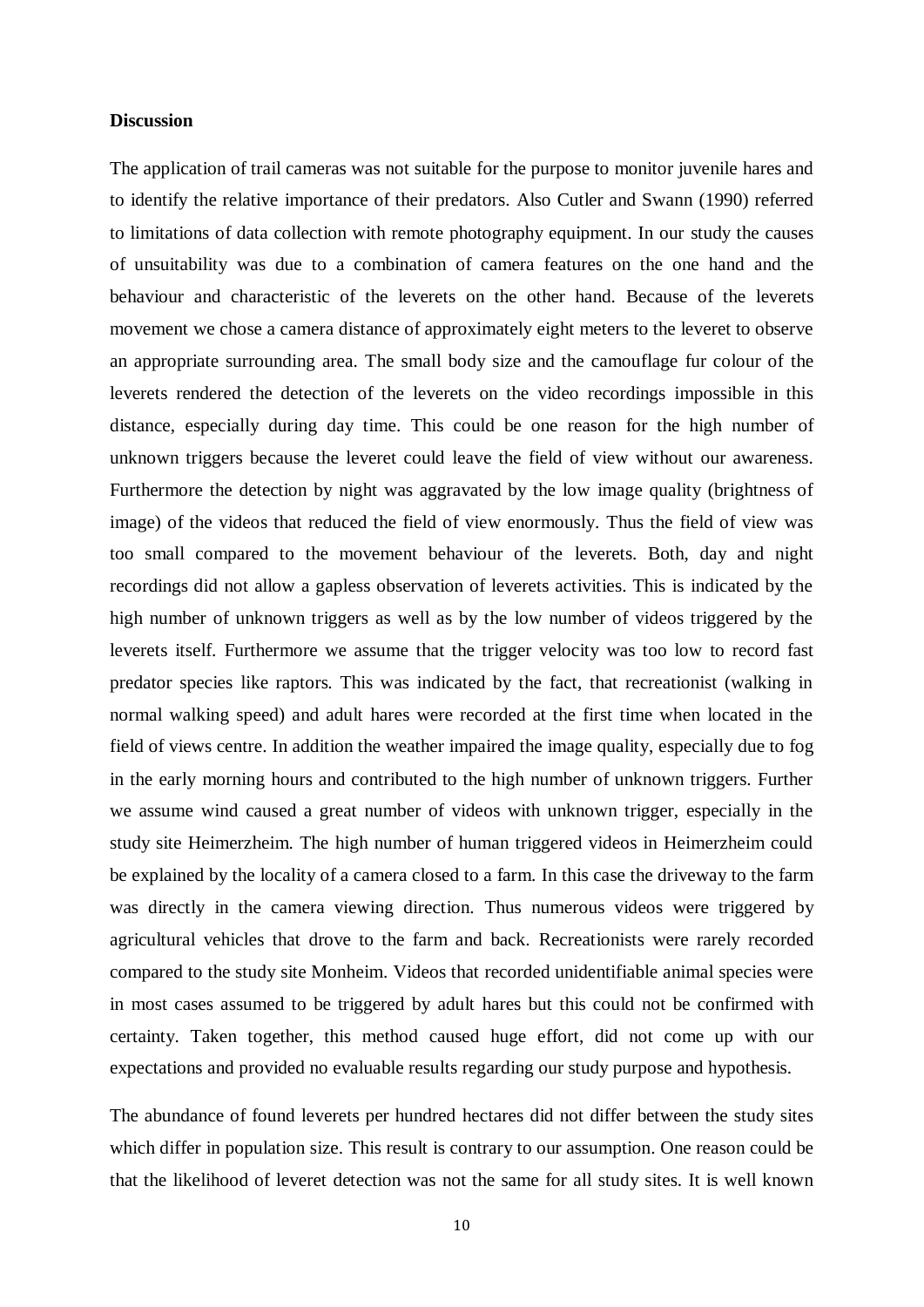that human disturbance due to recreationists can alter game behavior and distribution (Knight and Cole 1995). The comparatively high number of videos triggered by humans in Heimerzheim was affected by the locality closed to a farm. The recorded videos of our study and our personal impressions suggested that the de facto number of recreationist to be highest in Monheim. Thus it is conceivable that hares rather avoided the proximity of pathways due to disturbance and preferred to give birth also rather in a higher distance to trails in Monheim compared to hunting grounds with lower human disturbance like Heimerzheim and Hastenrath. Otherwise the mean distance to pathway did not differ significantly between the two hunting grounds Monheim (Mean:  $31.39 \text{ m} \pm \text{SE}$  6.64 m) and Heimerzheim (Mean: 26.25  $m \pm SE$  8 m). However we searched only the edges of fields with a detection range of maximum 130 m. Thus we did not search in the center of larger fields. It is also known that leverets partly prefer whereabouts like hedges, where they are hardly detectable by thermographic camera (Voigt 2010). Whereas Monheim had numerous hedges compared to Heimerzheim and Hastenrath we hypothesize that the likelihood to detect a leveret was lower in the hunting ground Monheim. However, the number of found leverets is only an indicator of fecundity or survival time to which we should not attach too much importance.

The mortality frequencies of 89% in Monheim and 75% in Heimerzheim were quite high but comply with the known mortality frequency of 65-95% in other studies (Voigt 2010; Zörner 1996). In contrast to our hypothesis the survival frequencies did not differ significantly between the hunting grounds. This could be due to the small sample sizes, especially in the hunting ground Heimerzheim (n=4).

The fact that we found no differences in survival time between the two hunting grounds Monheim and Heimerzheim could be also explained by the small sample size of our study. Thus the statistical power of our model was quite low. This could be also the reason why we did not find any impact of the predictor variables vegetation type and distance to pathway on survival time. However, Fernex (2010) showed that dummy-leverets located at field edges were found within a significant shorter time period compared to dummies located in field centers. Further, Fernex (2010) found that the detection likelihood of a dummy-leveret by a predator decreased with an increasing height of vegetation. Our results revealed also that vegetation height had a positive effect on survival time. Furthermore it is known that the survival of leverets depends on the place of birth and their whereabouts after birth combined with the landscape structure (Fernex 2010; Voigt 2010).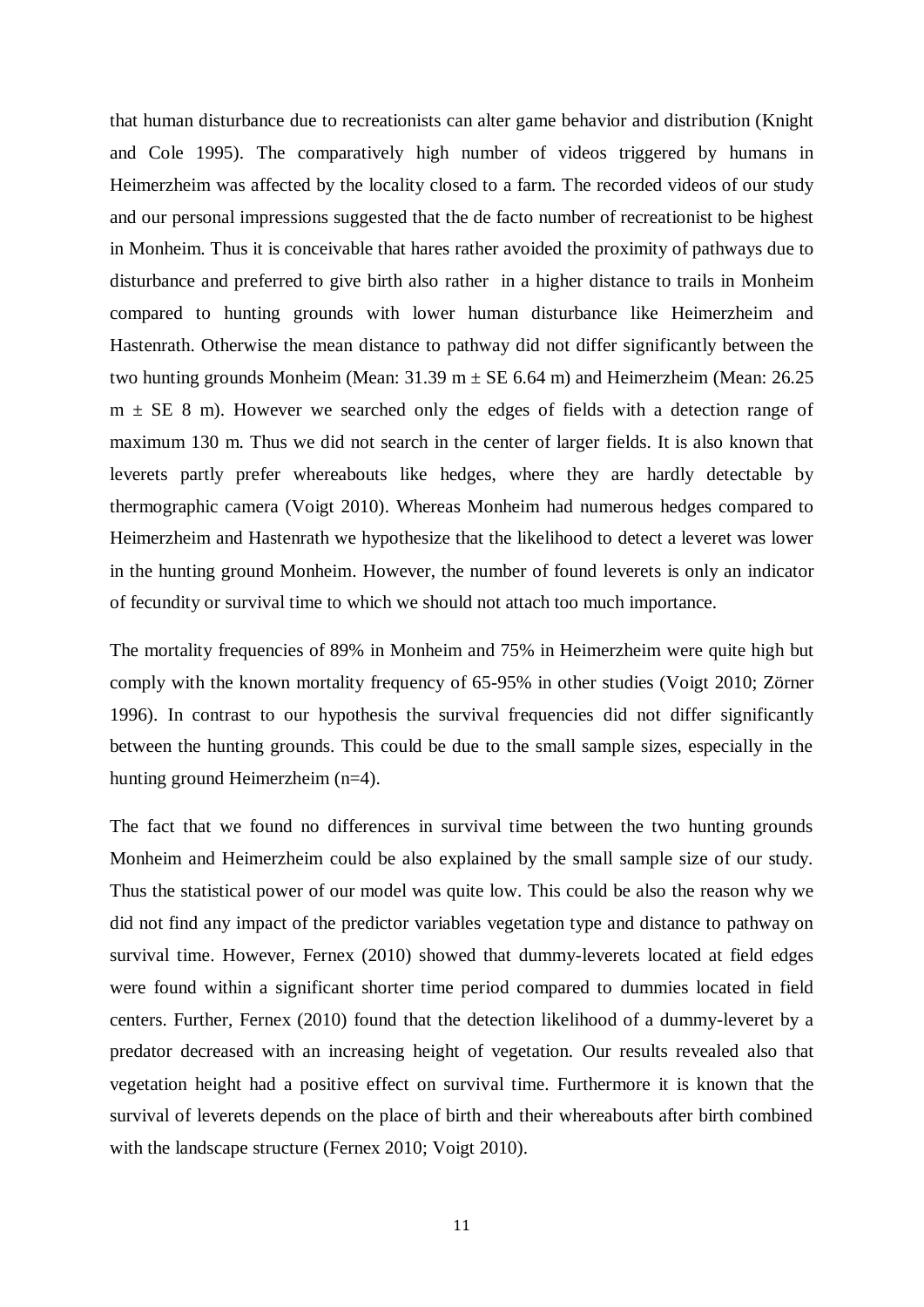Taken together, our study revealed only little meaningful results due to unsuitable methods and small sample sizes. Therefore we suggest to repeat this study with more convenient trail cameras and dummy-leverets to investigate the impact of predation.

# **Acknowledgements**

My gratitude goes to Walburga Lutz and Heinz Spittler who enabled this internship and gave me the possibility to gain important experience of fieldwork. I thank also Alexander Feemers and the huntsmen of the hunting ground Monheim for the nice collaboration.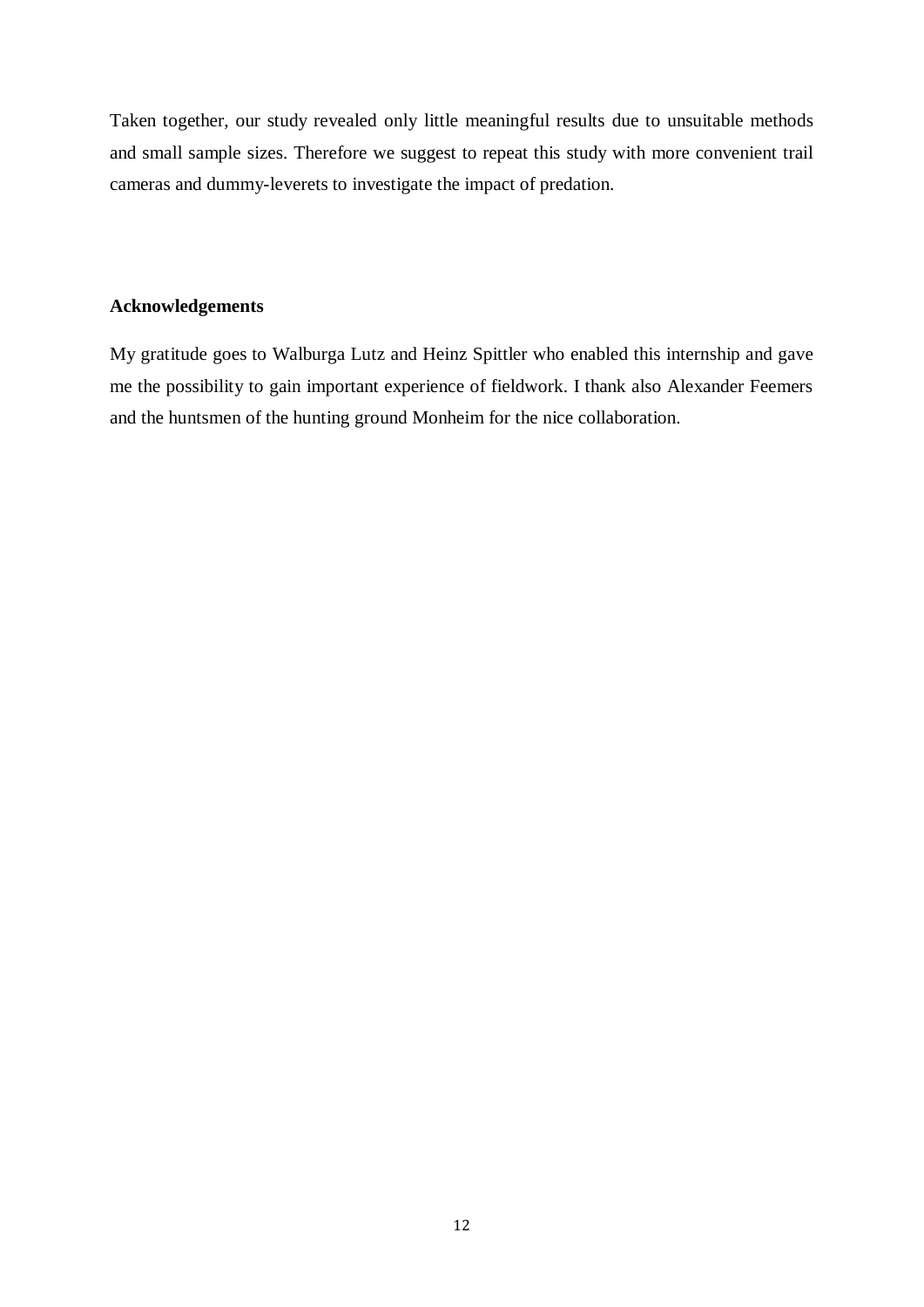# **Appendix**

**Fig. 4** Triggers of videos recorded by trail cameras in the study site Monheim



**Fig. 5** Triggers of videos recorded by trail cameras in the study site Heimerzheim

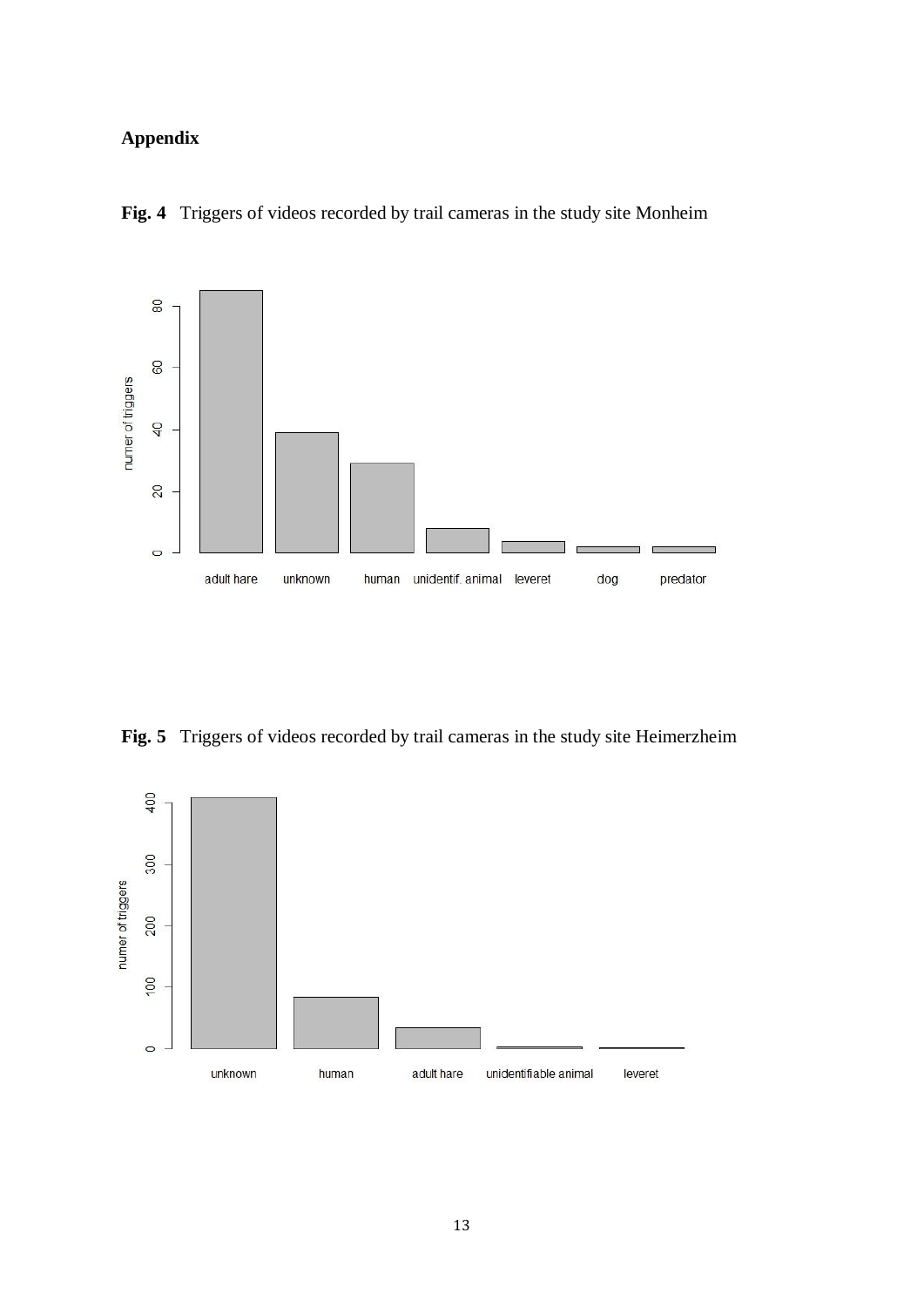**Table 3** Found leverets, their survival time, distance to pathway, vegetation height and vegetation type surrounding the locality of found leverets for all study sites

| ID                | <b>Study site</b> | <b>Vegetation type</b> | <b>Survival time</b><br>(days) | Vegetation<br>height (cm) | <b>Distance to</b><br>pathway (m) |
|-------------------|-------------------|------------------------|--------------------------------|---------------------------|-----------------------------------|
| Heim1             | Heimerzheim       | new ploughed field     | 6                              | 1                         | 10                                |
| Heim <sub>2</sub> | Heimerzheim       | new ploughed field     | 7                              | 1                         | 15                                |
| Heim <sub>3</sub> | Heimerzheim       | cereals                | <b>NA</b>                      | 10                        | 10                                |
| Heim4             | Heimerzheim       | spinach                | 3                              | 15                        | 40                                |
| Heim <sub>5</sub> | Heimerzheim       | spinach                | <b>NA</b>                      | 15                        | 40                                |
| Heim <sub>6</sub> | Heimerzheim       | spinach                | 7                              | 15                        | 40                                |
| Mon 1             | Monheim           | woody plants           | 4                              | 120                       | 15                                |
| Mon 2             | Monheim           | fallow land            | 19                             | 20                        | 25                                |
| Mon 3             | Monheim           | fallow land            | 19                             | 15                        | 25                                |
| Mon 4             | Monheim           | cereals                | 8                              | 5                         | 50                                |
| Mon 5             | Monheim           | cereals                | 5                              | 5                         | 50                                |
| Mon 6             | Monheim           | grass land             | 16                             | 25                        | 25                                |
| Mon 7             | Monheim           | grass land             | 11                             | 25                        | 15                                |
| Mon 8             | Monheim           | grass land             | 15                             | 25                        | 15                                |
| Mon 9             | Monheim           | grass land             | 3                              | 15                        | 10                                |
| Mon 10            | Monheim           | grass land             | 3                              | 15                        | 10                                |
| Mon 11            | Monheim           | grass land             | 9                              | 15                        | 20                                |
| Mon 12            | Monheim           | grass land             | 9                              | 15                        | 20                                |
| Mon 13            | Monheim           | grass land             | 9                              | 15                        | 20                                |
| Mon 14            | Monheim           | woody plants           | 14                             | 200                       | 5                                 |
| Mon 15            | Monheim           | woody plants           | 6                              | 5                         | 45                                |
| Mon 16            | Monheim           | fallow land            | 8                              | 15                        | 100                               |
| Mon 17            | Monheim           | fallow land            | 8                              | 15                        | 100                               |
| Mon 18            | Monheim           | grass land             | 8                              | 25                        | 15                                |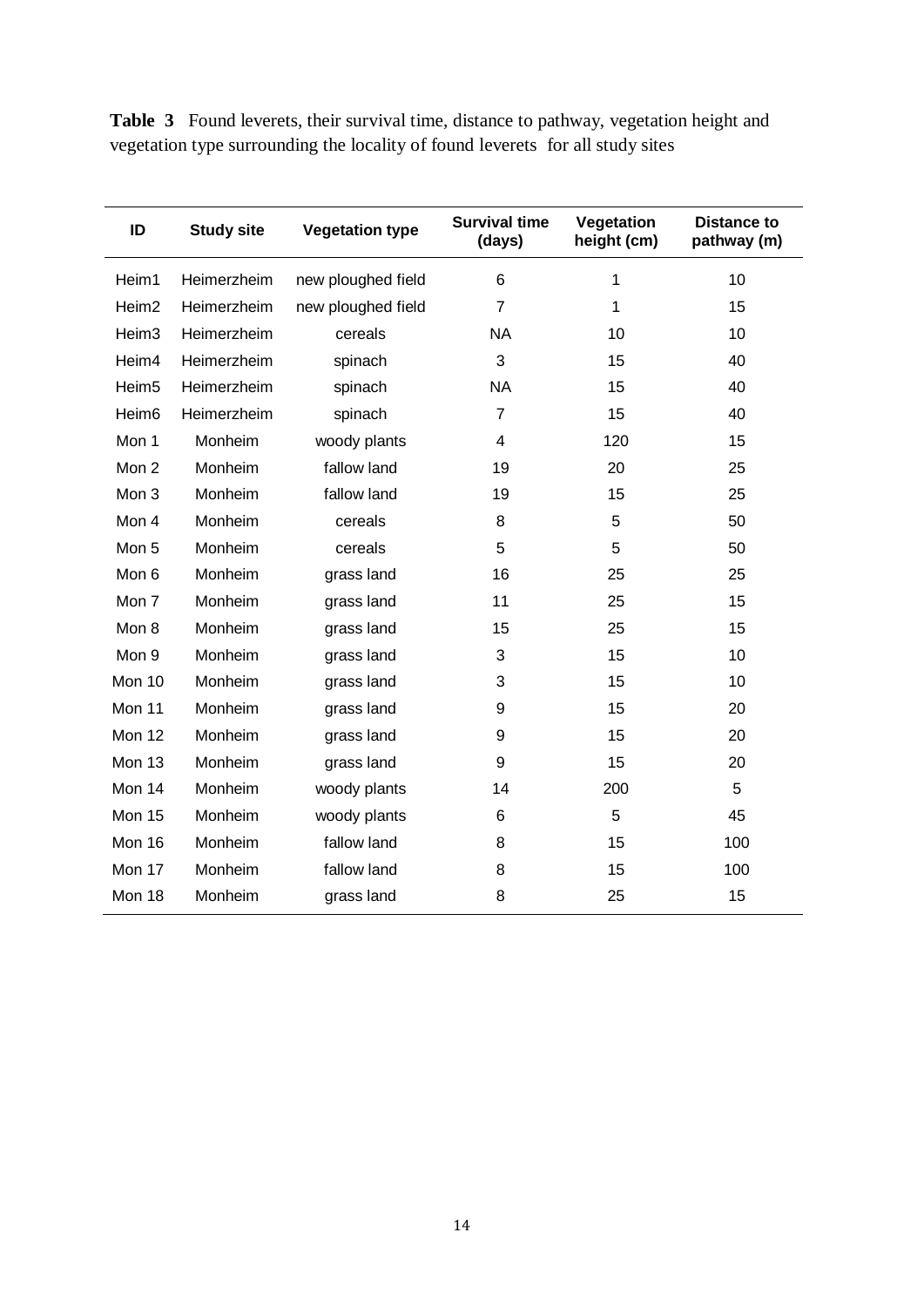# **References**

Anonymous (1968) DJV-Handbuch Jagd 1968/69. Deutscher Jagdschutz-Verband, München

Anonymous (1973) DJV-Handbuch Jagd 1973. Deutscher Jagdschutz-Verband, Düsseldorf

Anonymous (2010) DJV-Handbuch Jagd 2010. Deutscher Jagdschutz-Verband, Bonn

- Cutler TL, Swann DE (1999) Using remote photography in wildlife ecology: A review. Wildlife Society Bulletin:28, 630-635
- Fernex A (2010) Ein Attrappenexperiment zur Prädation von Junghasen. Bachelor Thesis, University of Basel
- Flux JEC, Angermann R (1990) The Hares and Jackrabbits. In: Chapman JA, Flux JEC Rabbits, Hares and Pikas. Gland (CH) IUCN, pp 61-94 [http://books.google.at/books?hl=de&lr=&id=Q994k86i0zYC&oi=fnd&pg=PA61](http://books.google.at/books?hl=de&lr=&id=Q994k86i0zYC&oi=fnd&pg=PA61&dq=The+hares+and+jackrabbits.+In:+flux+angermann&ots=RpuwPvSzKT&sig=tKz6rHb90m25toMY3RYcZTsjWPM#v=onepage&q&f=false) [&dq=The+hares+and+jackrabbits.+In:+flux+angermann&ots=RpuwPvSzKT&sig](http://books.google.at/books?hl=de&lr=&id=Q994k86i0zYC&oi=fnd&pg=PA61&dq=The+hares+and+jackrabbits.+In:+flux+angermann&ots=RpuwPvSzKT&sig=tKz6rHb90m25toMY3RYcZTsjWPM#v=onepage&q&f=false) [=tKz6rHb90m25toMY3RYcZTsjWPM#v=onepage&q&f=false](http://books.google.at/books?hl=de&lr=&id=Q994k86i0zYC&oi=fnd&pg=PA61&dq=The+hares+and+jackrabbits.+In:+flux+angermann&ots=RpuwPvSzKT&sig=tKz6rHb90m25toMY3RYcZTsjWPM#v=onepage&q&f=false) Accessed 14 December 2013
- Hackländer K, Frisch C, Klansek E, Steineck T, Ruf T (2001) Die Fruchtbarkeit weiblicher Feldhasen (*Lepus europaeus*) aus Revieren mit unterschiedlicher Populationsdichte. Zeitschrift für Jagdwissenschaft 47:100-110.
- Hackländer K, Arnold W, Ruf T (2002a) Postnatal development and thermoregulation in the precocial European hare (*Lepus europaeus*). Journal of Comparative Physiology B 172:183-190
- Hackländer K, Tataruch F, Ruf T (2002b) The effect of dietary fat content on lactation energetics in European hare (*Lepus europaeus*). Physiological and Biochemical Zoology 75: 19-28
- Hackländer K (2010) Grundlagen für ein nachhaltiges Niederwildmanagement . Niederwildsymposium zum Fasan und Feldhasen. Schriftenreihe des Landesjagdverbandes Bayern e.V. Band 18: 45-50
- Haupt H, Ludwig G, Gruttke H, Binot-Hafke M, Otto C, Pauly A (2009) Rote Liste der gefährdeten Tiere, Pflanzen und Pilze Deutschlands Band 1 Wirbeltiere. Bundesamt für Naturschutz, Bonn-Bad Godesberg
- Knight RL, Cole DN 1995: Wildlife responses to recreationists. In: Knight RL, Gutzwiller K (1995) Wildlife and Recreationists: Coexistence Through Management And Research. Island Press, pp 51-69